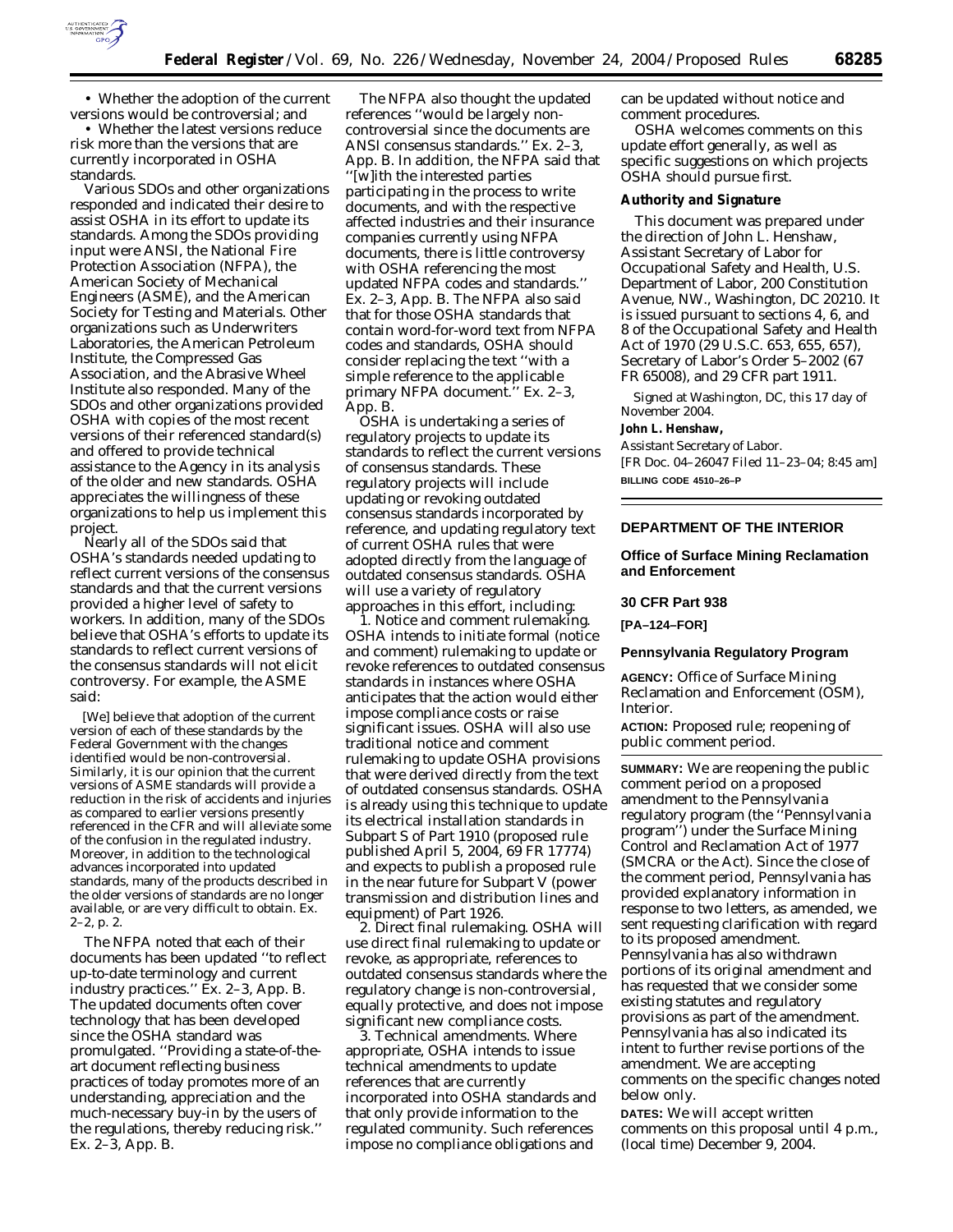**ADDRESSES:** You may submit comments, identified by PA–124–FOR, by any of the following methods:

• E-mail: *grieger@osmre.gov.* Include PA–124–FOR in the subject line of the message.

• Mail/Hand Delivery: George Rieger, Director, Pittsburgh Field Division, Office of Surface Mining Reclamation and Enforcement, Harrisburg Transportation Center, Third Floor, Suite 3C, 4th and Market Streets, Harrisburg, Pennsylvania 17101.

• Federal eRulemaking Portal: *http:// www.regulations.gov.* Follow the instructions for submitting comments.

*Instructions:* All submissions received must include the agency name and docket number for this rulemaking. For detailed instructions on submitting comments and additional information on the rulemaking process, see the ''Public Comment Procedures'' heading of the **SUPPLEMENTARY INFORMATION** section of this document.

*Docket:* For access to the docket to review copies of the Pennsylvania program, this amendment, and all written comments received in response to this document at the address listed below during normal business hours, Monday through Friday, excluding holidays. You may receive one free copy of the amendment by contacting OSM's Pittsburgh Field Division.

- George Rieger, Director, Pittsburgh Field Division, Office of Surface Mining Reclamation and Enforcement, Harrisburg Transportation Center, Third Floor, Suite 3C, 4th and Market Streets, Harrisburg, Pennsylvania 17101, E-mail: *grieger@osmre.gov,* Telephone: (717) 782–4036.
- Joseph P. Pizarchik, Director, Bureau of Mining and Reclamation, Pennsylvania Department of Environmental Protection, Rachel Carson State Office Building, PO Box 8461, Harrisburg, Pennsylvania 17105–8461, Telephone: (717) 787– 5103.

**FOR FURTHER INFORMATION CONTACT:** George Rieger, Telephone: (717) 782– 4036, E-mail: *grieger@osmre.gov.* **SUPPLEMENTARY INFORMATION:**

I. Background on the Pennsylvania Program II. Description of the Proposed Action III. Public Comment Procedures

# **I. Background on the Pennsylvania Program**

Section 503(a) of the Act permits a State to assume primacy for the regulation of surface coal mining and reclamation operations on non-Federal and non-Indian lands within its borders by demonstrating that its program includes, among other things, ''a State

law which provides for the regulation of surface coal mining and reclamation operations in accordance with the requirements of the Act \* \* \*; and rules and regulations consistent with regulations issued by the Secretary pursuant to the Act." See 30 U.S.C.  $1253(a)(1)$  and (7). On the basis of these criteria, the Secretary of the Interior conditionally approved the Pennsylvania program on July 30, 1982. You can find background information on the Pennsylvania program, including the Secretary's findings, the disposition of comments, and conditions of approval of the Pennsylvania program in the July 30, 1982, **Federal Register** (47 FR 33050). You can also find later actions concerning the Pennsylvania program and program amendments at 30 CFR 938.11, 938.12, 938.15 and 938.16.

#### **II. Description of the Proposed Action**

By letter dated December 18, 1998 (Administrative Record No. PA 853.01), the Pennsylvania Department of Environmental Protection (PADEP) submitted a proposed amendment to its program pursuant to various issues including bonding, remining and reclamation, postmining discharges, and water supply protection/replacement. The proposal included two documents: ''Provisions of Pennsylvania's Statute— Surface Mining Conservation and Reclamation Act—Submitted for Program Amendment'' and ''Provisions of Pennsylvania's Regulations—25 Pa. Code Chapters 86–90—Submitted for Program Amendment.

We announced receipt of the proposed amendment in the March 12, 1999, **Federal Register** (64 FR 12269), and in the same document invited public comment and provided an opportunity for a public hearing on the adequacy of the proposed amendment. The public comment period closed on April 12, 1999. Please refer to the March 12, 1999, **Federal Register** for additional background information. In the July 8, 1999, **Federal Register** (64 FR 36828), we reopened the comment period in response to a June 1, 1999, letter (Administrative Record No. PA 853.11) from PADEP regarding deletion of the definition of the term ''best professional judgment'' at 25 Pa. Code 87.202 and 25 Pa. Code 88.502, and the deletion of subsections 25 Pa. Code 87.207(b) and 25 Pa. Code 88.507(b). The reopened comment period closed on July 23, 1999.

By letters dated September 22, 1999 (Administrative Record No. PA 853.14), and April 6, 2000 (Administrative Record No. PA 853.17), we requested clarification from Pennsylvania on various aspects of its amendment. In an

October 3, 2002, letter to Pennsylvania (Administrative Record No. PA 853.22), we indicated that some of the issues in our September 22, 1999, and April 6, 2000, letters were no longer valid and that we were withdrawing our request for clarification of those issues. The conclusions in this letter were the result of our internal deliberations; we did not remove our request for clarification of these issues as the result of information from any other source. Since the issuance of the October 3, 2002, letter, we have had numerous meetings with Pennsylvania to discuss the items remaining from the September 22, 1999, and the April 6, 2000, letters.

The meetings with Pennsylvania resulted in Pennsylvania providing information to us to clarify the meaning of various parts of its amendment. We prepared a document listing those clarifications and placed it in the administrative record (Administrative Record No. PA 853.25). Copies of that document can be obtained from OSM's Harrisburg Office at the address noted above. The parts of Pennsylvania Surface Mining Conservation and Reclamation Act (PASMCRA) that we received clarifications on include: Sections  $4(d)$ ;  $4(d)(2)$ ;  $4(g)(1)$  and (3); 4.2(f)(2) and (3); 4.13;  $18(a.1)$ ; and 18.9. We received clarifications from Pennsylvania on the following regulations at 25 Pa. Code Chapter 86: Sections 86.151(c); 86.158(e) and (f); 86.168; 86.174(a); 86.252 (definition of ''remining area''); 86.253(b)(2)–(4); and 86.354. Finally, we received clarifications from Pennsylvania on the following portions of 25 Pa. Code Chapter 87: 87.119(d) and (e). We are seeking comment on the clarifications PADEP provided to us of these sections.

Additionally, Pennsylvania submitted two letters to us modifying the December 18, 1998, amendment. Those letters were dated December 23, 2003 (Administrative Record No. PA 853.23), and April 13, 2004 (Administrative Record No. PA 853.24).

In the December 23, 2003, letter, Pennsylvania noted that in the 1998 amendment submission it had proposed the removal of certain language in 25 Pa. Code Chapters 87–90 including: Sections 87.102; 87.103; 87.207(b); 88.92; 88.93; 88.187; 88.188; 88.292; 88.293; 88.507(b); 89.52; 89.53; 90.102; and 90.103 which provide effluent limits for discharges from areas disturbed by coal mining activities. In the 1998 amendment, Pennsylvania also requested the definition of the phrase, ''dry weather flow'' in 25 Pa. Code 87.1, 88.1, 89.5, and 90.1 and the definition of the phrase, ''best professional judgment'' in Sections 87.202 and